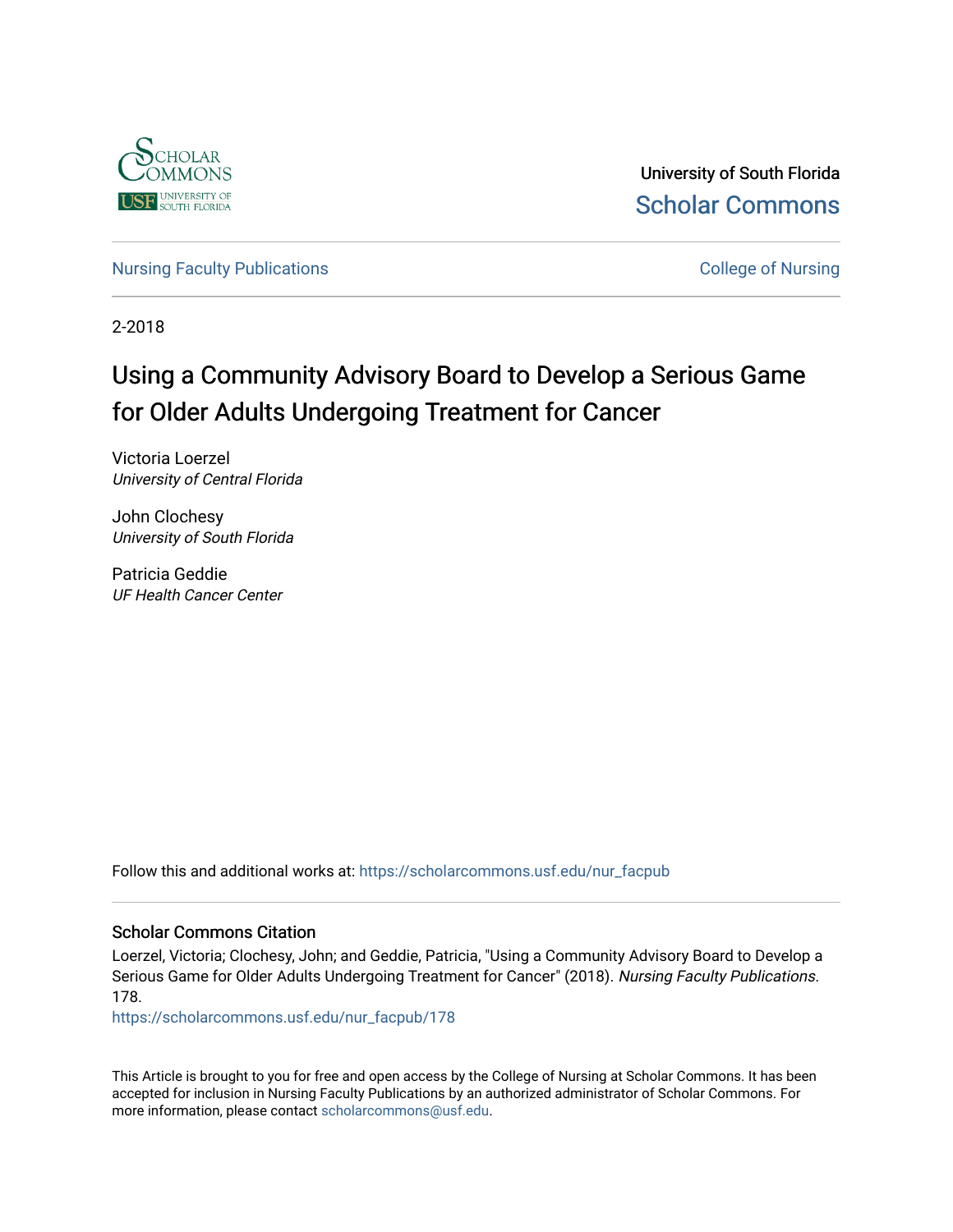

# **HHS Public Access**

Author manuscript Appl Nurs Res. Author manuscript; available in PMC 2019 February 01.

Published in final edited form as:

Appl Nurs Res. 2018 February ; 39: 207–210. doi:10.1016/j.apnr.2017.11.030.

## **Using a community advisory board to develop a serious game for older adults undergoing treatment for cancer**

**Victoria Loerzel, PhD, RN, OCN**a, **John Clochesy, PhD, RN**b, and **Patricia Geddie, PhD, CNS, AOCNS**<sup>c</sup>

aUniversity of Central Florida, College of Nursing. 12201 Research Parkway, Suite 300. Orlando FL 32826. USA

bUniversity of South Florida, College of Nursing. 12901 Bruce B. Downs Blvd, MDC 22 Tampa FL 33612-4766. USA

<sup>c</sup>Orlando Health. UF Health Cancer Center. 1400 S. Orange Avenue, Orlando FL 32806 USA

### **Abstract**

**Introduction—**Older adults undergoing treatment for cancer are at risk for serious complications such as chemotherapy-induced nausea and vomiting (CINV). Older adults are often overwhelmed by information and under-manage cancer treatment-related side effects. New educational strategies such as serious gaming may help teach or reinforce key symptom self-management strategies. This paper describes how a community advisory board of older adults, their caregivers, and oncology nurses were consulted to develop a serious game for CINV.

**Methods—**A formative evaluation process using a community advisory board (CAB) and a series of three focus groups were used to develop this serious game about managing CINV at home.

**Results—**The formative evaluation process and involvement of the CAB allowed researchers to learn about the experience of having CINV from an older adult perspective. Common themes related to CINV onset, severity and self-management formed the basis for the serious games' script and scenarios. Themes were validated and CAB members provided feedback on a game prototype. Feedback from CAB members indicated that the serious game was realistic and reflective of their CINV experience

**Conclusion—**Including older adults in the development of a serious game was instrumental in creating a relevant educational opportunity. Serious gaming should be considered as a way to add to the educational experiences of older adults as generic teaching methods may not address the needs of all age groups. Exploring for new ways to emphasize key points related to symptom management and prioritize learning may impact outcomes for older adults.

Corresponding Author: Victoria Loerzel, PhD, RN, OCN, Victoria.loerzel@ucf.edu, Permanent Address: 12201 Research Parkway, Suite 300. Orlando FL 32826.

**Publisher's Disclaimer:** This is a PDF file of an unedited manuscript that has been accepted for publication. As a service to our customers we are providing this early version of the manuscript. The manuscript will undergo copyediting, typesetting, and review of the resulting proof before it is published in its final citable form. Please note that during the production process errors may be discovered which could affect the content, and all legal disclaimers that apply to the journal pertain.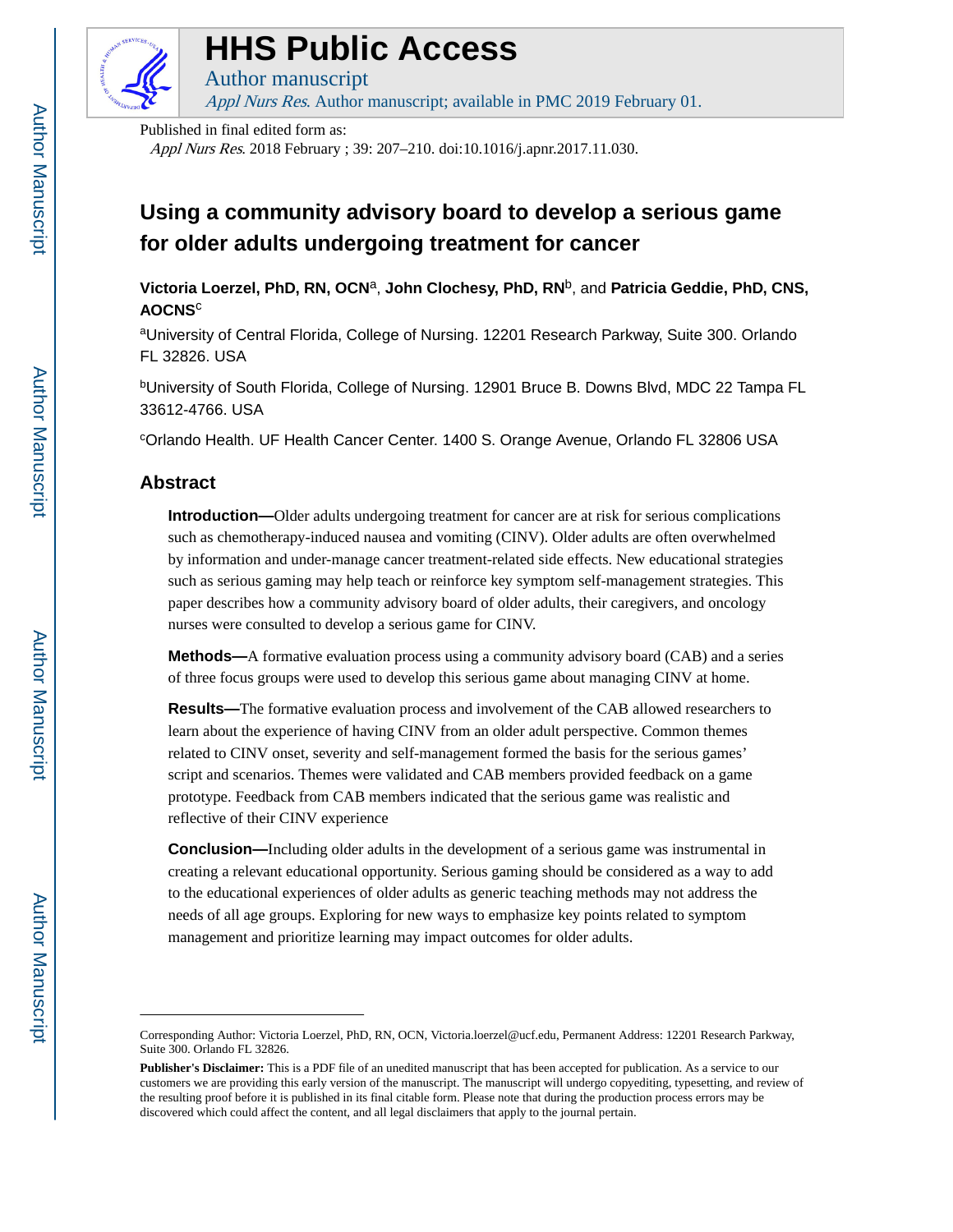#### **Keywords**

Cancer; older adults; nausea; serious game; ehealth; intervention development

#### **Introduction**

Older adults comprise the largest group diagnosed with cancer with over 50% of people age 65 years of age and older (Smith, Smith, Hurria, Hortobagyi, & Buchholz, 2009) and are at high risk for cancer-related side effects (Balducci & Stanta, 2000). Aging and limitations in organ systems (renal, gastrointestinal, liver) often cause prolonged plasma levels of chemotherapeutic agents that can increase risk for treatment-related toxicity and poor outcomes in older adults (Balducci, Colloca, Cesari, & Gambassi, 2010; Jakobsen & Herrstedt, 2009; Sawhney, Sehl, & Naeim, 2005; Sehl, Sawhney, & Naeim, 2005). One symptom that can be particularly troublesome is chemotherapy-induced nausea and vomiting (CINV). This symptom impacts over 64% of people being treated for cancer (Cohen, de Moor, Eisenberg, Ming, & Hu, 2007) and occurs in over 80% of older adults undergoing chemotherapy treatment (Massa et al., 2009). It is also one of the top 5 reasons why patients call their doctor while receiving treatment for cancer (Flannery, McAndrews, & Stein, 2013) and it has been shown to lead to an increase in unplanned emergency department or hospital admissions (Geddie, Loerzel, & Norris, 2016). Practice guidelines for managing CINV include pharmacologic and non-pharmacologic strategies (National Comprehensive Cancer Network, 2017), however recommendations are not specific to older adults.

Typically, people newly diagnosed with cancer are inundated with a large amount of written materials as they are only just beginning to process their diagnosis and treatment plan. Some information given may not be relevant immediately, but given "for later" or "just in case", without tailored instruction to the most likely side effects they will experience. The amount and complexity of information can be overwhelming and confusing to older adults (Portz & Johnston, 2014) who often need material reduced to "must know" information (Zurakowski, Taylor, & Bradway, 2006). Older adults receive the same information as younger adults despite recognized differences in learning needs and styles (Knowles, 1990).

Complicating successful management of cancer treatment-related symptoms is how older adults experience their symptoms within the context of alterations in perception that occur with aging. Some researchers suggest that older adults are less responsive to symptoms than younger adults (Leventhal, Brissette, & Leventhal, 2003; Prohaska, Keller, Leventhal, & Leventhal, 1987). Some symptoms like fatigue, sleep disturbances, bowel changes and pain may already be present at diagnosis due to other chronic illnesses making changes or worsening of those symptoms difficult to discern. Studies have shown that older adults minimize the impact of symptoms from cancer illness and treatment on health (V. W. Loerzel & Aroian, 2012; Ryan & Zerwic, 2003). Some older adults normalize symptoms (Kessler, Lloyd, Lewis, & Gray, 1999) or assume symptoms are a part of aging (Leventhal et al., 2003; Prohaska et al., 1987) which can lead to delays seeking treatment. In addition, recent research indicates that some older adults do not believe their actions will impact the severity of the symptom (V. Loerzel, 2016) despite being educated about numerous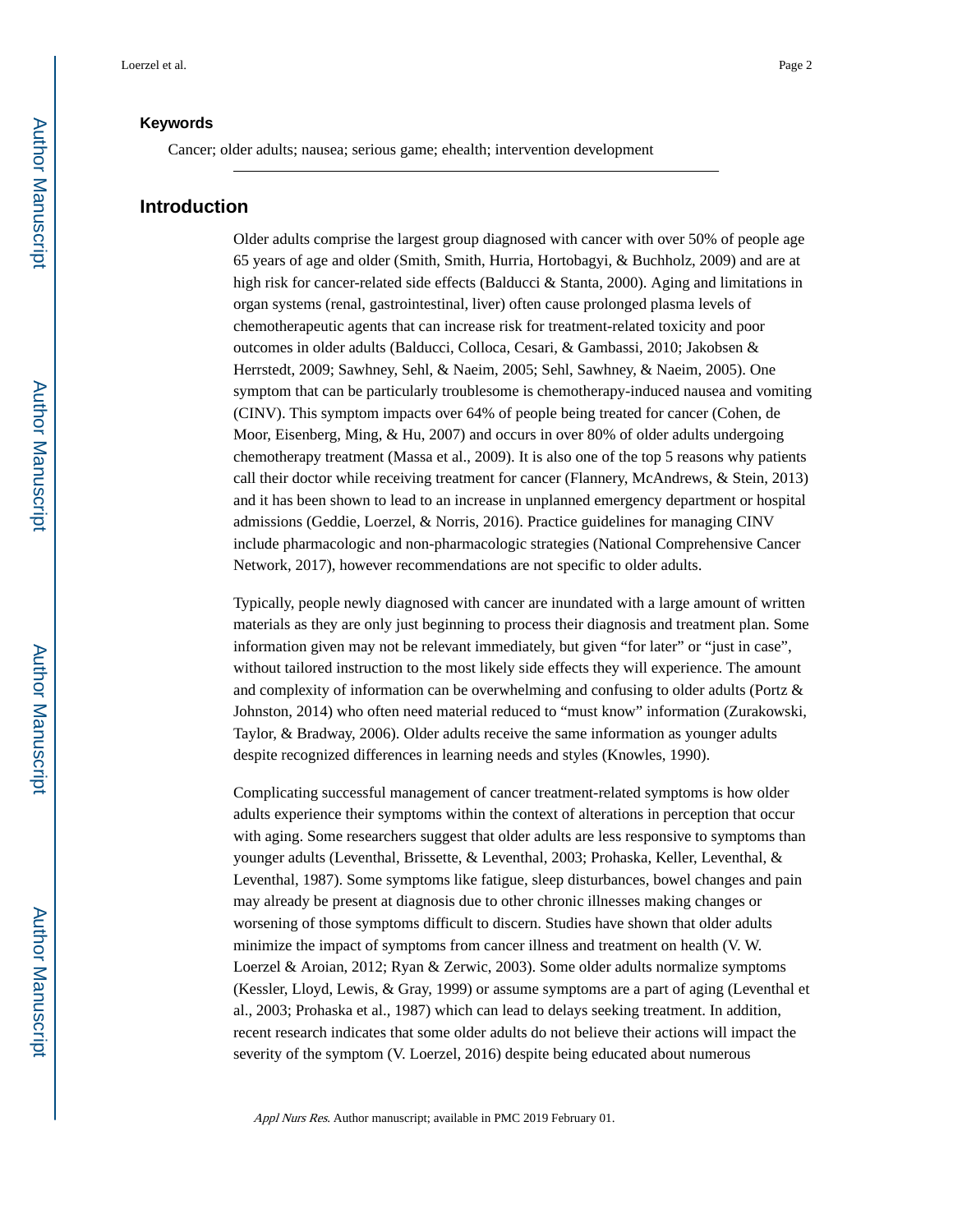Loerzel et al. Page 3

strategies to manage it. Because of older adult's unique learning needs and perceptions of their symptoms, new educational strategies need to be developed to address these.

The purpose of the project described in this paper was to develop a relevant, age appropriate, tailored intervention for older adults to teach and reinforce how to self-manage CINV better at home. Given that older adults receive plenty of generic written materials about managing CINV, the researchers chose to use a formative evaluation process and a community advisory board to create an educational "serious game" that would capitalize on learning strategies for older adults that included practicing new skills (Fenter, 2002; Zurakowski et al., 2006) and changing patterns of behavior (Fenter, 2002) to introduce new and reinforce previous information and learning. The use of storytelling by either using the patient's own experiences as a learning tool, or introducing new stories is also an effective means of promoting learning in elders (Sorrell, 2008).

#### **Methods**

This study was funded by the National Institute of Nursing Research and approved by the University of Central Florida Institutional Review Board. A formative evaluation process using a community advisory board (CAB) and a series of focus groups was used to develop this serious game about managing CINV at home. The overall goal was to create a scenario for the game using evidence-based strategies for managing CINV and the real life experience of older adults (age 65 and older), family members and oncology nurses who have managed CINV. Participants for the focus groups were recruited from a local cancer center. Nurses were recruited from the outpatient infusion treatment center staff. Patient and family members were screened for age and personal experience with CINV and approached about participating during a cancer treatment appointment. The final sample included older adults under treatment for cancer  $(n=5)$ , caregivers  $(n=3)$ , and oncology nurses  $(n=4)$  with experience managing CINV. Semi-structured interviews were used. The original intent was to conduct traditional focus groups at each phase of game development, however potential participants approached about the study did not want to commit to the study on a day they did not have treatment. Therefore, for ease of participation, the focus groups became dyad or one-on-one interviews. Patients and family members participated during a chemotherapy infusion appointment, oncology nurses participated at the end of the work day. For the purposes of this paper, the interviews will be referred to as focus groups.

During focus group 1, participants were asked to describe their personal or professional experiences with CINV. Interviews were designed to allow participants to tell their stories about CINV using semi-structures questions guiding them to describe the severity of their CINV, how they self-managed it, and what they perceived to be the consequences of managed and unmanaged CINV. In focus group 2, participants were asked to validate themes from the first focus group and provide feedback related to the emerging game scenario, character development, reality of the setting and scripts, self-management choices, and outcomes of those choices. Focus group 3 had participants provide feedback on game consistency, usefulness, engagement, entertainment factor and the "dose" of the future intervention.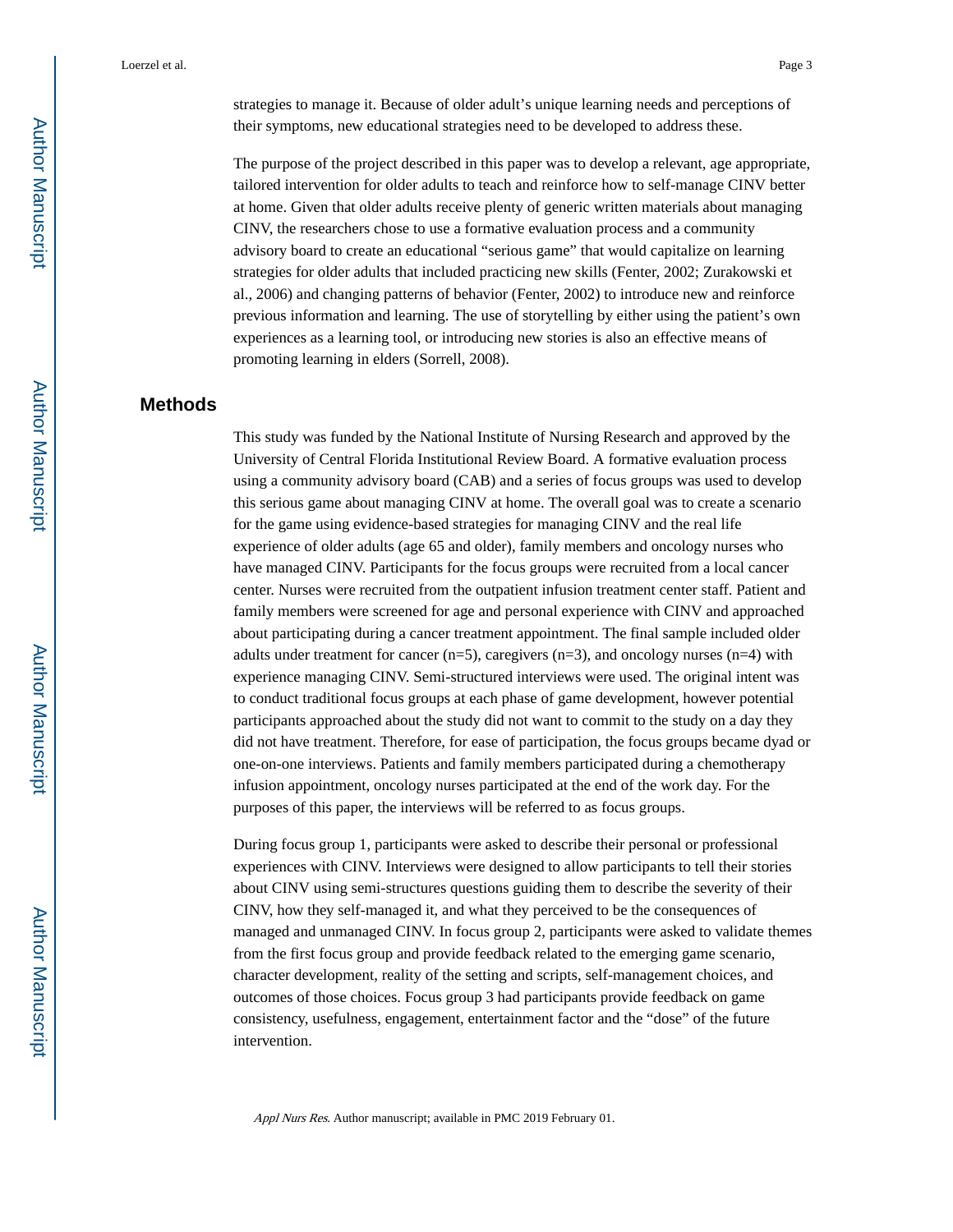Data from each focus group were audio-recorded and transcribed. Classic content analysis (Hsieh & Shannon, 2005) was used to analyze data from the focus groups. Transcripts were read and coded using language similar to that used by participants. These codes were grouped by similarity and used to summarize feedback about game development. Themes were developed from the codes. Data were not intended for generalization, but to answer specific questions to support game development.

#### **Results**

### **Learning the Story: Experience of participants with chemotherapy-induced nausea and vomiting**

Results from the first set of focus groups indicated that the experience of CINV was different for everyone. Some patients managed CINV on their own, others stated they could not have managed without the help of their spouse or other caregiver. There was tremendous variability as to when nausea began after treatment, how long it lasted, how it impacted their daily life, and what participants did at home to self-manage CINV. Nausea came in many different levels of severity from mild to severe resulting hospitalizations. The role and value of the spouse/caregiver in helping patients manage CINV was also varied. One common thread was that patients had to be proactive when managing CINV because once it starts, it is too late to control. Many did not use anti-nausea medications as their first defense against nausea and waited too late to take it. Another commonality was that education received for cancer and its treatment was overwhelming and CINV was not the only side effect from treatment experienced.

The most valuable piece of information from the nurses was verification that a new strategy for educating older adults was needed. Nurses described older adult being overwhelmed by the information they are given about cancer side effects, their reluctance to take anti-nausea medications, their lack of communication with the clinic in between treatment visits when they have side effects at home, and the need to reinforce education and present it in different formats-including visually. Nurses also believed that family members needed to get involved in helping to manage older adults and their side effects from treatment due to the increasing complexity of some anti-nausea regimens and the fact that older adults often feel overwhelmed.

#### **Using the story: Validating themes and providing feedback on game prototype**

Results from focus group 2 helped to clarify particular aspects of managing CINV in order to inform the emerging scenario to give the game authenticity. Participants provided more information about what they ate and drank when nauseated, how they treated themselves when feeling good, what they did to manage CINV besides taking medication, and what life events and activities they missed out on when nauseated. We asked them to describe what phrases such as "small frequent meals" and "drink fluids" meant to them. This contributed to the reality of the self-management choices and scenes as we developed the script for the game.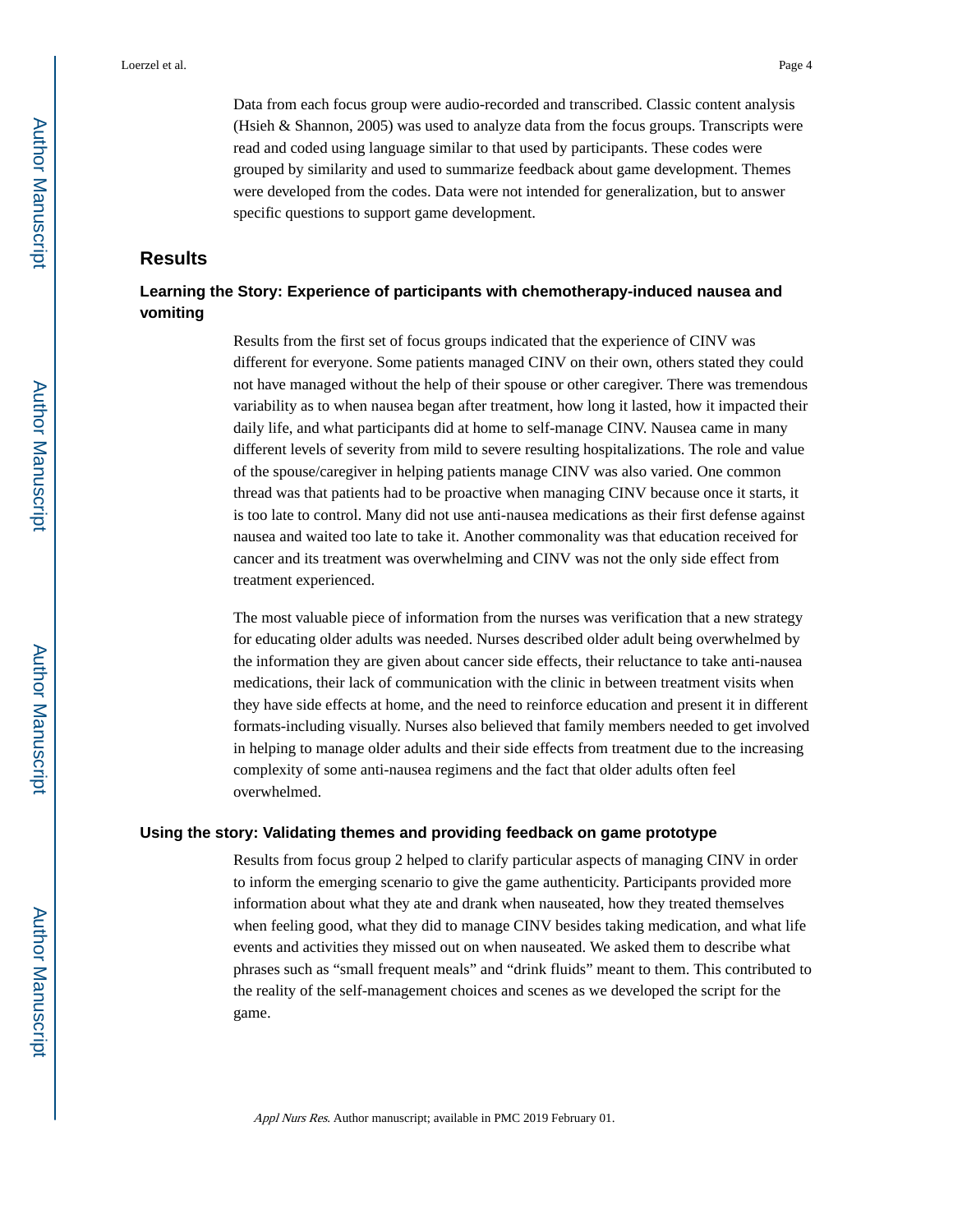Loerzel et al. Page 5

The initial prototype of the game was a scenario that involved an ongoing conversation between a patient and caregiver about how the patient was feeling over time. Many participants felt that this interaction was too much and one became annoyed with the scenario due to constant questions from the caregiver about how the patient was feeling. There was much discussion as to how involved a caregiver should be. Another polarizing aspect of the prototype were the characters which were supposed to reflect a typical older adult receiving cancer treatment. The patients and family members felt the characters, especially the male character, looked "old" and gravely ill. Nurses commented that the characters were very representative of their patient population. Despite this, most participants thought the characters looked real and better than they had imagined they would look.

Specifically related to game play, we discussed the best way to portray nausea and feeling nauseated for the games characters. Ideas ranged from having a nausea indicator on the side of the screen to changing the characters posture and facial expression based on the level of nausea. Dose of the game was also discussed. Patients and family members believed that more exposure to the game was better and recommended it be played several times over several appointments.

Finally, participants were asked about what changes they wanted to see in the game. Many felt that a "backstory" for the characters was needed to set the scene and make the characters more "real". Others commented on the size of the print and instructions for the player on how to play the game. Some felt the game was too generic, however the goal was to create a scenario that the majority of the players could relate to. One player did not think we should call it a "game" because it was not "fun" or entertaining.

#### **Finalizing the story: Final thoughts and play testing**

Overall, the serious game was very well received by participants. They were excited to see how their experiences and their suggestions were incorporated into the game. Several participants acknowledged how the script was realistic and almost exactly the same as conversations they had with their caregiver at home. They appreciated it when they saw a specific self-management choice for CINV that they used when they had nausea. However, some participants were disappointed with some of the game's self-management and meal choices because they were not specific to their individual preferences for food and drink.

Technical glitches were also identified. Problems with the scenario algorithm which caused the character feel nauseated or well was "off balance" or not reflective of reality. This was fixed by asking nurses which self-management choices were most important to help older adults minimize the impact of CINV. The need for a tutorial on how to play the game also became apparent. Several participants did not know what choices they could select to manage nausea for the character and others did not know they could select more than one choice.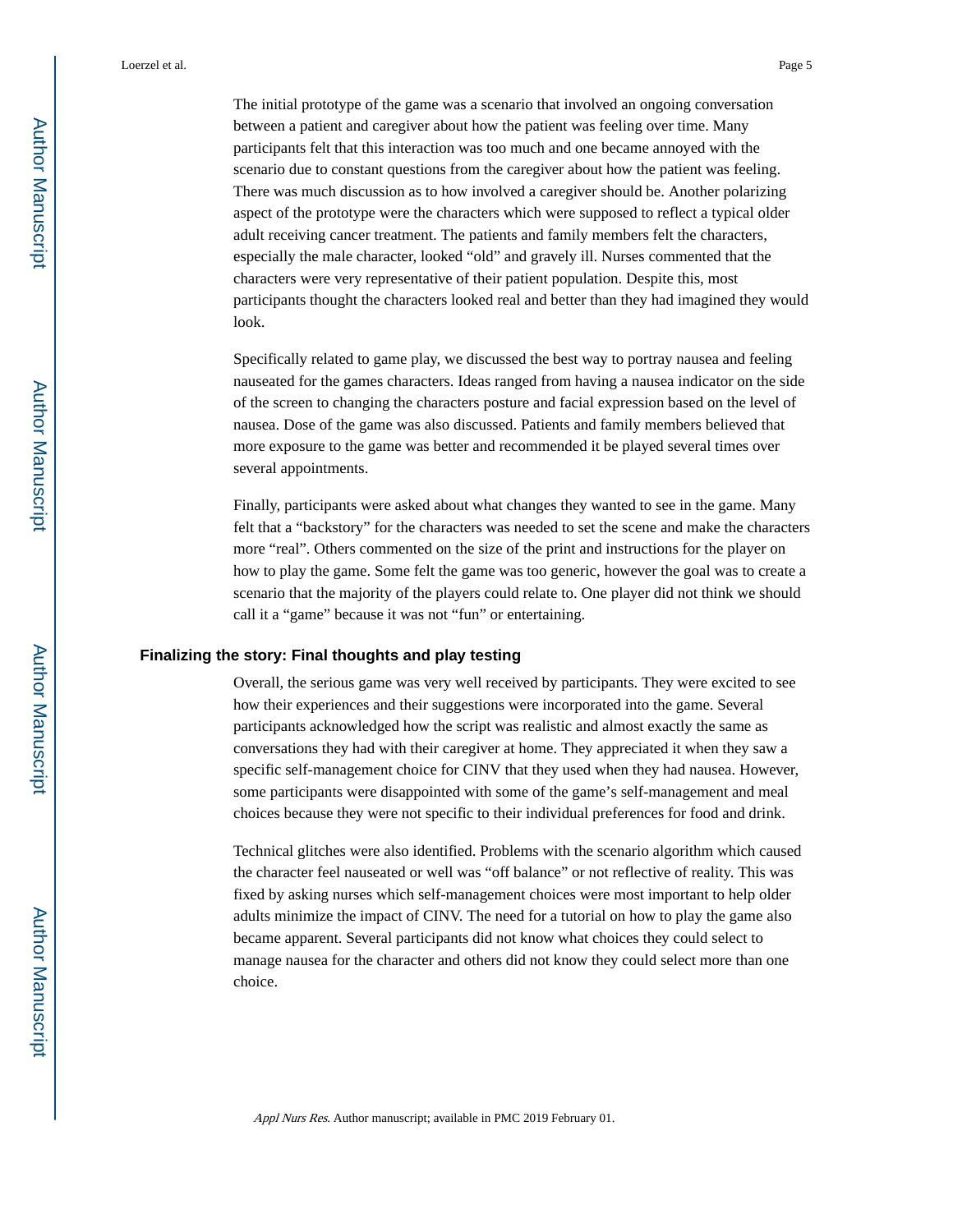#### **Discussion**

Managing cancer-related symptoms at home can be a challenge for older adults. Barriers include their being overwhelmed with traditional education and not believing their selfmanagement actions can impact symptom severity. This paper describes the process of using a community advisory board comprising older adults, their caregivers, and oncology nurses to describe their personal experiences with CINV to serve as the foundation for the development and initial testing of a serious game about managing CINV at home. This educational intervention directly addresses identified barriers and uses different educational strategies such as demonstration and practice for patient learning. Initial feedback on the intervention is promising.

The integration of the different perspectives of CAB members was accomplished using a formative evaluation process. The CAB gave insight into practical and actual strategies used by older adults to manage CINV at home. While everyone's experience was different, this process helped us to identify similarities that were then used to create scenarios for the serious game. The final product was acceptable to all participants.

Intervention self-management strategies used in the serious game were based on common evidence-based self-management strategies found in the patient education materials at the cancer center and on patient experience and interpretation. However, the CAB and the formative evaluation process allowed us to further investigate how older adults interpreted and used these strategies at home. It helped us prioritize strategies to be used in the intervention and discard others that this population did not value or identify with in their experiences. This format of using the CAB and formative evaluation process helped ensure that the game was perceived as relevant.

The process described in this article had several limitations. All participants of the CAB experienced or managed CINV as either a patient, caregiver or nurse. This factor brings inherent biases to the experience. At times, participants became too focused on their own experiences and became insistent on certain aspects of their experience being included as a learning tool for others. The nurses also had a difficult time distinguishing behaviors and patterns of older adults with CINV verses everyone else. A final limitation is that the CAB lacked diversity even though nurse's identified populations with a great learning need (e.g. Spanish speakers). The next versions of this intervention will need to be linguistically and culturally relevant to other groups.

#### **Conclusions**

As our population continues to age, nurses and other healthcare professionals are encouraged to tailor cancer education to specific populations and their beliefs about symptoms and symptom management. Generic teaching and learning methods may not address the concerns and needs of all people. Serious gaming for older adults should be consider as an option. In addition, getting the input of the target population will lead to developing a relevant experience based on their own needs. Exploring new ways to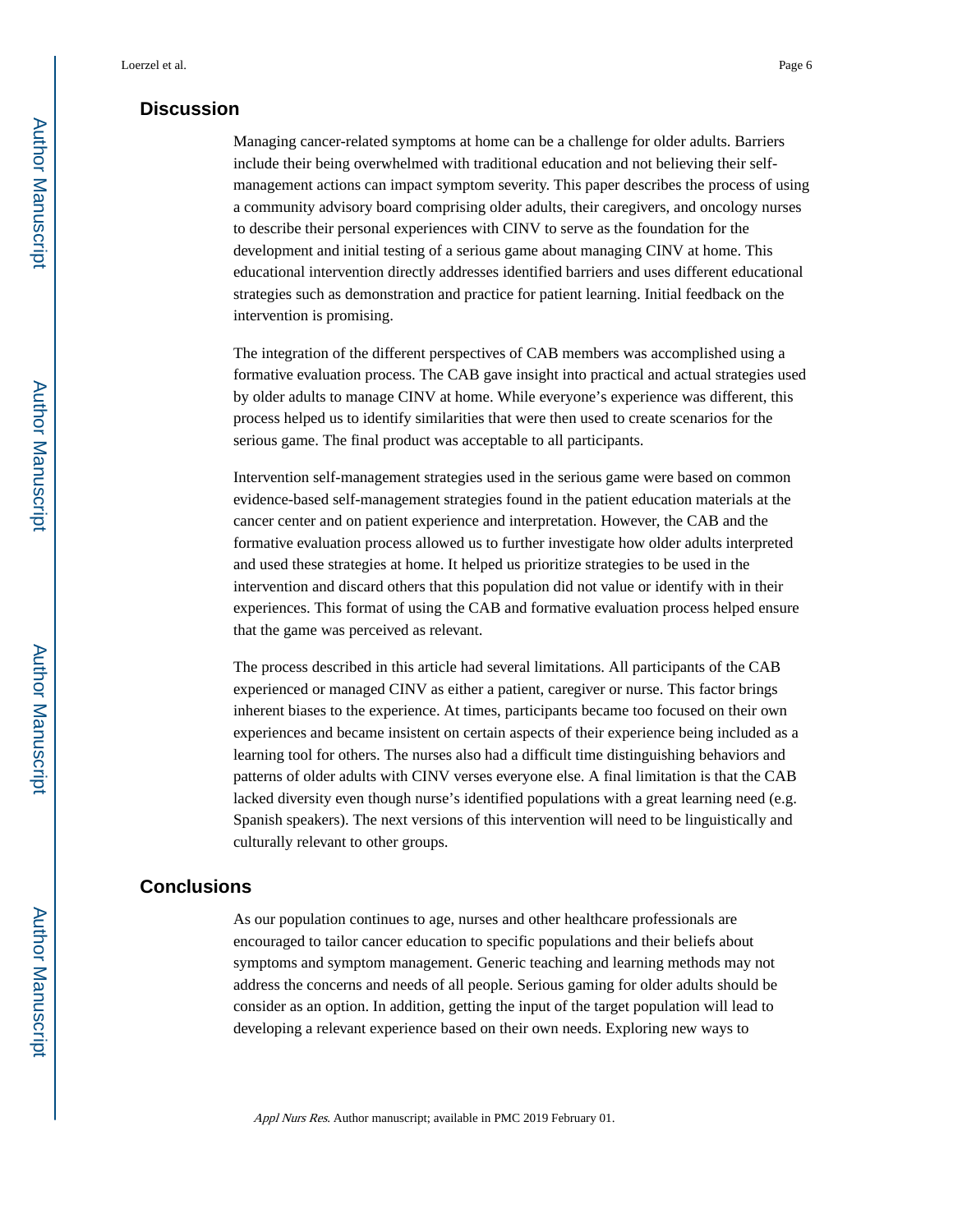emphasize key points related to symptom management and prioritize learning may impact outcomes for older adults.

#### **Acknowledgments**

The authors would like to thank the members of the community advisory board for their participation and the UCF e2i laboratory.

Funding: This work was supported by the National Institute for Nursing Research 1R15NR015851-01

#### **References**

- Balducci L, Colloca G, Cesari M, Gambassi G. Assessment and treatment of elderly patients with cancer. Surg Oncol. 2010; 19(3):117–123. DOI: 10.1016/j.suronc.2009.11.008 [PubMed: 20006489]
- Balducci L, Stanta G. Cancer in the frail patient. A coming epidemic. Hematology Oncology Clinics of North America. 2000; 14(1):235–250. xi.
- Cohen L, de Moor CA, Eisenberg P, Ming EE, Hu H. Chemotherapy-induced nausea and vomiting: incidence and impact on patient quality of life at community oncology settings. Support Care Cancer. 2007; 15(5):497–503. DOI: 10.1007/s00520-006-0173-z [PubMed: 17103197]
- Fenter PC. Understanding the role of practice in learning for geriatric individuals. Topics in Geriatric Rehabiliation. 2002; 17(4):11–32.
- Flannery M, McAndrews L, Stein KF. Telephone calls by individuals with cancer. Oncol Nurs Forum. 2013; 40(5):464–471. DOI: 10.1188/13.ONF.464-471 [PubMed: 23989020]
- Geddie PI, Loerzel VW, Norris AE. Family Caregiver Knowledge, Patient Illness Characteristics, and Unplanned Hospital Admissions in Older Adults With Cancer. Oncol Nurs Forum. 2016; 43(4):453– 463. DOI: 10.1188/16.ONF.453-463 [PubMed: 27314188]
- Hsieh HF, Shannon SE. Three approaches to qualitative content analysis. Qual Health Res. 2005; 15(9):1277–1288. DOI: 10.1177/1049732305276687 [PubMed: 16204405]
- Jakobsen JN, Herrstedt J. Prevention of chemotherapy-induced nausea and vomiting in elderly cancer patients. Crit Rev Oncol Hematol. 2009; 71(3):214–221. DOI: 10.1016/j.critrevonc.2008.12.006 [PubMed: 19162507]
- Kessler D, Lloyd K, Lewis G, Gray DP. Cross sectional study of symptom attribution and recognition of depression and anxiety in primary care. BMJ. 1999; 318(7181):436–439. [PubMed: 9974461]
- Knowles, MS. The adult learner: A neglected species. 4. Houston, TX: Gulf Publishing; 1990.
- Leventhal, H., Brissette, I., Leventhal, EA. The common-sense model of self-regulation of health and illness. In: Cameron, LD., Leventhal, H., editors. The self-regulation of health and behavior. 2003. p. 42-63.
- Loerzel V. Cognitive Representation of Treatment-Related Symptoms in Older Adults With Cancer. Cancer Nurs. 2016; doi: 10.1097/NCC.0000000000000395
- Loerzel VW, Aroian K. Posttreatment concerns of older women with early-stage breast cancer. Cancer Nurs. 2012; 35(2):83–88. DOI: 10.1097/NCC.0b013e31821a3843 [PubMed: 21760488]
- Massa E, Astara G, Madeddu C, Dessi M, Loi C, Lepori S, Mantovani G. Palonosetron plus dexamethasone effectively prevents acute and delayed chemotherapy-induced nausea and vomiting following highly or moderately emetogenic chemotherapy in pre-treated patients who have failed to respond to a previous antiemetic treatment: comparison between elderly and non-elderly patient response. Crit Rev Oncol Hematol. 2009; 70(1):83–91. DOI: 10.1016/j.critrevonc.2008.07.002 [PubMed: 18723369]
- National Comprehensive Cancer Network. NCCN Clinical Practice Guildelines in Oncology: Antiemesis. 2017. Retrieved from [https://www.nccn.org/professionals/physician\\_gls/](https://www.nccn.org/professionals/physician_gls/f_guidelines.asp#supportive) [f\\_guidelines.asp#supportive](https://www.nccn.org/professionals/physician_gls/f_guidelines.asp#supportive)
- Portz D, Johnston MP. Implementation of an Evidence-Based Education Practice Change for Patients With Cancer. Clinical Journal of Oncology Nursing. 2014; 18:36–40. DOI: 10.1188/14.CJON.S2.36-40 [PubMed: 25252991]